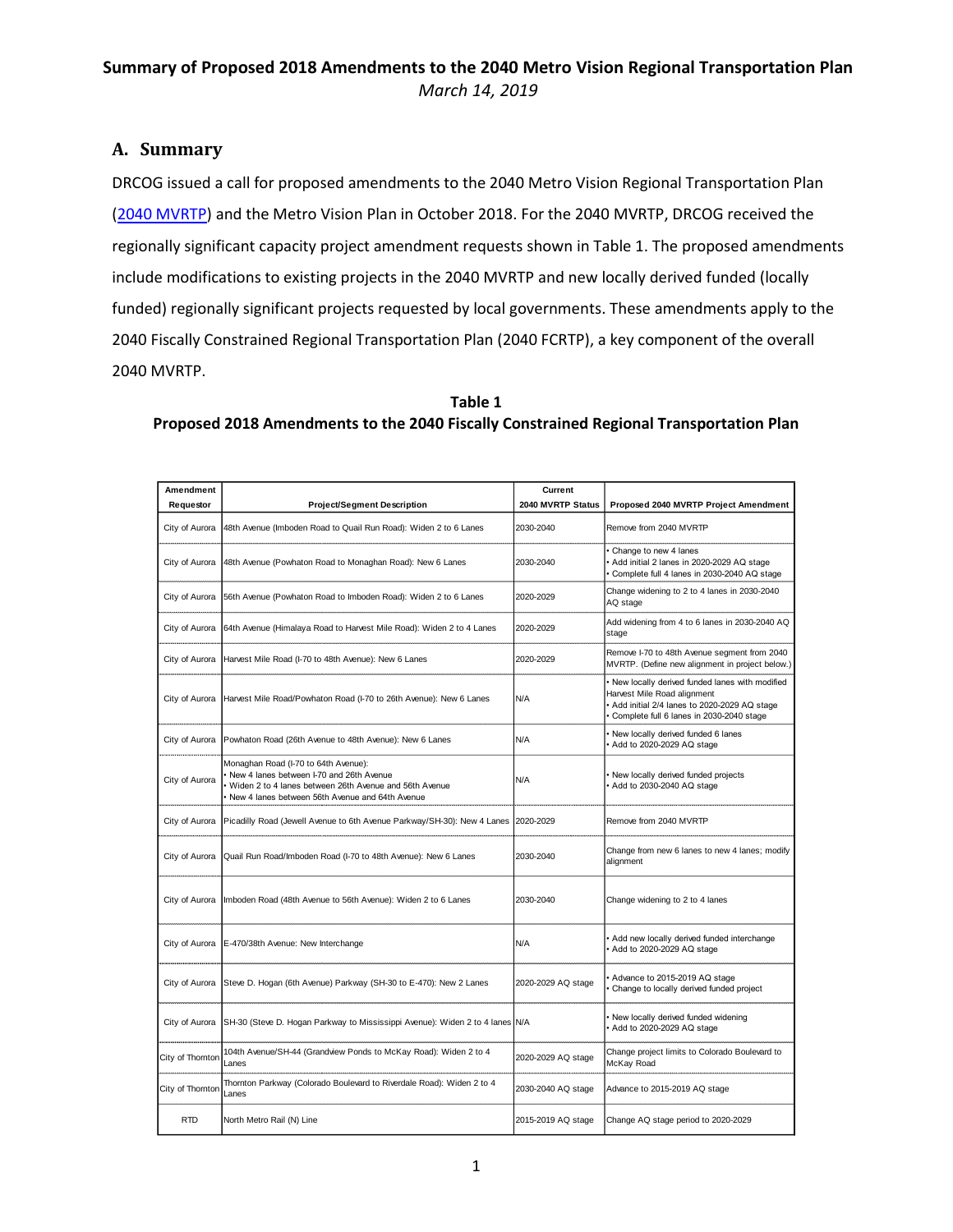### **B. Analysis of Amendments**

Most of the requested amendments relate to the City of Aurora's implementation of its Northeast Area Transportation Study [\(NEATS](https://www.auroragov.org/business_services/planning/plans_and_studies/transportation_planning/NEATS)). The City's amendments include:

- Modifications in scope, alignment, and/or air quality staging period to regionally significant roadway capacity projects already contained in the 2040 FCRTP.
- New locally funded regionally significant roadway capacity projects to be added to the 2040 FCRTP.
- Two projects to be removed from the 2040 MVRTP.

It should be noted a few of the City's amendment requests are located in, and submitted on behalf of, adjacent jurisdictions or agencies, such as Adams County, Arapahoe County, and the E-470 Public Highway Authority. Each jurisdiction or agency submitted a letter of support for Aurora's submittal.

The City of Thornton requested two minor amendments – one a semantic change in project limits, and the other to advance the air quality staging period for one project.

Finally, construction on the first segment of RTD's N Line, which will run from Union Station north to Eastlake and 124<sup>th</sup> street, is nearing completion. However, the exact opening date has not yet been determined. Therefore, to avoid potential regulatory issues related to federal regional air quality conformity requirements, RTD requested the network staging period for this FasTracks project be changed from 2015-2019 to 2020-2029.

#### **C. Transportation Model Refinements**

Working with the sponsors of proposed amendment requests, DRCOG refined its transportation model networks to reflect the changes shown in Table 1. As part of this process, DRCOG also made refinements to the roadway and transit networks in DRCOG's Focus traffic model not associated with specific regionally significant capacity projects. While not formal amendments, these refinements, along with model calibration and performance refinements, are made each RTP amendment cycle. This keeps the transportation model up to date for use in processing RTP amendments and other transportation planning applications.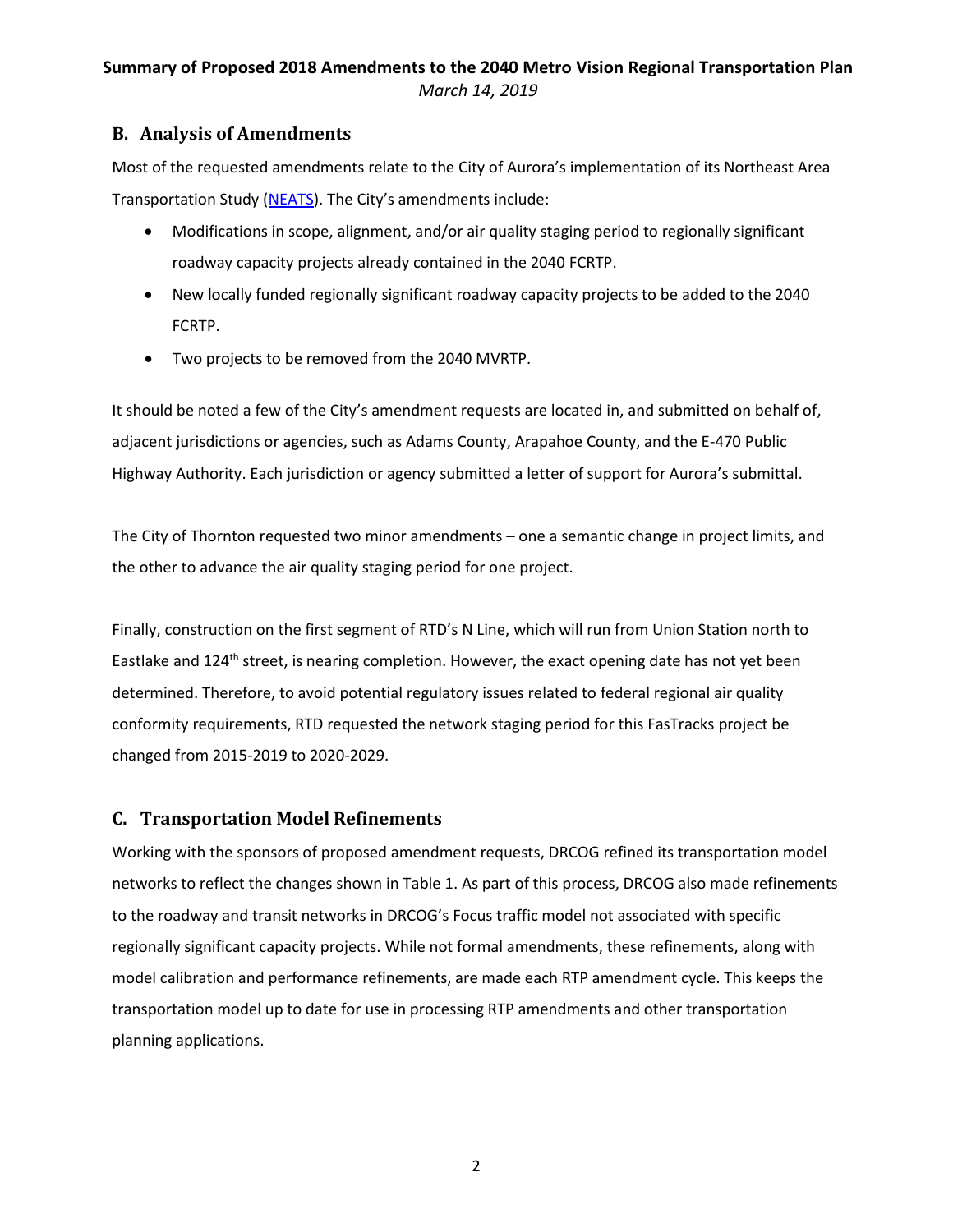### **D. Financial (Fiscal Constraint) Implications**

All proposed 2040 FCRTP amendments were analyzed to ensure they meet federal fiscal constraint requirements, meaning that revenues are identified to pay for the proposed projects as amended. Project sponsors demonstrated agency funding commitment and reasonable expectation of revenues. For this amendment cycle, all new projects to be added to the 2040 FCRTP are locally funded projects; there are no changes to regionally funded (federal or state) expenditures. Accordingly, DRCOG staff analyzed the net change to locally derived funded projects in the 2040 FCRTP based on the proposed amendments. Since the amendments include new projects, one project removal, and several projects with scope reductions, the proposed amendments include both increases and decreases to locally funded projects. However, the net cumulative change based on all the amendments is an additional \$140 million, which is approximately four percent of all locally funded capacity projects in the 2040 FCRTP (\$3.39 billion). This minimal change does not necessitate changes to the 2040 FCRTP's overall financial plan since the 2040 FCRTP is not a budget or project accounting document.

### **E. Air Quality Conformity Modeling**

The 2040 FCRTP networks incorporating the proposed amendments were modeled to assess impacts on air quality conformity pollutant emission tests. Modeling was conducted to estimate transit ridership, vehicle miles of travel (VMT), and roadway operating speeds for 2020, 2030, and 2040. Model outputs were used by the Colorado Air Pollution Control Division to calculate the mobile source emissions for four pollutants: carbon monoxide, nitrogen oxides, volatile organic compounds, and particulate matter. **The results passed each of the individual pollutant budget tests.** More details can be found in the companion conformity documents (CO and PM10 Conformity Determination and 8-hour Ozone Conformity Determination).

#### **F. Changes to the 2040 MVRTP**

The following components of the 2040 MVRTP document have been updated to reflect the proposed amendments:

- Figure 2.5: Existing Urban Centers (will be updated once proposed Metro Vision Plan amendments are adopted)
- Chapters 3 and 7 (Table 7.3): Metro Vision 2040 performance targets (will be updated once proposed Metro Vision Plan amendments are adopted)
- Figure 4.1: 2040 Regional Roadway System
- Figure 6.1: 2040 Fiscally Constrained Roadway Network